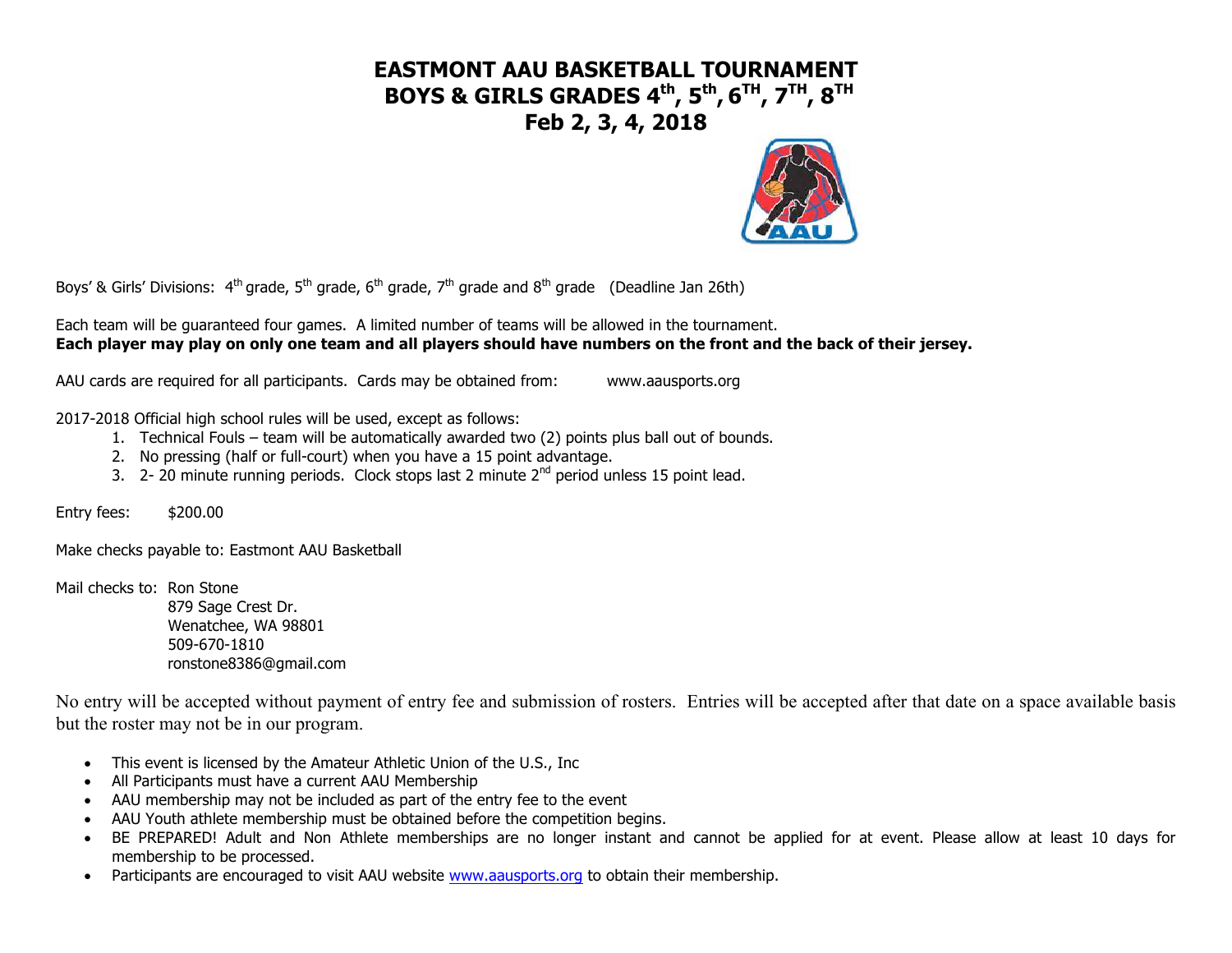#### **BOYS DIVISIONS:** GRADE: 4 5 6 7 8 (circle one) **GIRLS DIVISIONS:** GRADE: 4 5 6 7 8 (circle one) 2018

### **TYPE OF TEAM:** LOCAL or SELECT (circle one) **TYPE OF TEAM:** LOCAL or SELECT (circle one)

## **PLEASE ADD ANY ADDITIONAL INFORMATION TO THE BACK OF THIS FORM THAT MIGHT HELP US WITH SEEDING THE TOURNAMENT.** TEAM NAME:  $\qquad \qquad \qquad$

| <b>NAME</b>            | <b>A.A.U.</b> | <b>DATE OF</b> | <b>AGE</b> | <b>GRADE</b> | <b>UNIFORM</b>    | <b>HEIGHT</b> |
|------------------------|---------------|----------------|------------|--------------|-------------------|---------------|
| (please print or type) | <b>NUMBER</b> | <b>BIRTH</b>   |            |              | UNUMBER   FT.     |               |
|                        |               | Month/day/year |            |              | <b>Light/Dark</b> | <b>INCHES</b> |
|                        |               |                |            |              |                   |               |
|                        |               |                |            |              |                   |               |
|                        |               |                |            |              |                   |               |
|                        |               |                |            |              |                   |               |
|                        |               |                |            |              |                   |               |
|                        |               |                |            |              |                   |               |
|                        |               |                |            |              |                   |               |
|                        |               |                |            |              |                   |               |
|                        |               |                |            |              |                   |               |
|                        |               |                |            |              |                   |               |
|                        |               |                |            |              |                   |               |

PLEASE COMPLETE THIS FORM AND MAIL/EMAIL ENTRY FEE TO: I CERTIFY THAT ALL INFORMATION IS CORRECT AND

879 Sage Crest Dr. Wenatchee, WA 98801 ronstone8386@gmail.com 509-670-1810

#### **NO ENTRY WILL BE ACCEPTED WITHOUT PAYMENT OF ENTRY FEE AND SUBMISSION OF ROSTER**.

CONTACT PERSON'S NAME: \_\_\_\_\_\_\_\_\_\_\_\_\_\_\_\_\_\_\_\_\_\_\_\_\_\_\_\_\_\_\_\_\_\_\_\_\_\_ CONTACT PERSON'S ADDRESS: \_\_\_\_\_\_\_\_\_\_\_\_\_\_\_\_\_\_\_\_\_\_\_\_\_\_\_\_\_\_\_\_\_\_\_ COACH'S EMAIL ADDRESS: \_\_\_\_\_\_\_\_\_\_\_\_\_\_\_\_\_\_\_\_\_\_\_\_\_\_\_\_\_\_\_

| CONTACT PERSON'S PHONE NUMBER:  |  |
|---------------------------------|--|
| CONTACT PERSON'S E-MAIL ADDRESS |  |

 $\mathcal{L}_\text{max} = \frac{1}{2} \sum_{i=1}^n \mathcal{L}_\text{max}(\mathbf{z}_i - \mathbf{z}_i)$ 

EACH ATHLETE LISTED ON ROSTER HAS AN A.A.U. CARD.

| $\overline{\phantom{a}}$    |                                          |
|-----------------------------|------------------------------------------|
| $\sim$                      | <b>ATURE.</b>                            |
| <b>Ron</b>                  | 'OACHES SIGN.                            |
| <b>Stone</b>                | .                                        |
|                             |                                          |
| 879 Sage (<br>`rest<br>. Dr | $. \Gamma \cap \LambdaNAME\simHF\simCOA$ |

COACHES ADDRESS \_\_\_\_\_\_\_\_\_\_\_\_\_\_ \_\_\_\_\_\_\_\_\_\_\_\_\_\_\_\_\_\_\_\_\_\_

COACH'S PHONE NUMBER: \_\_\_\_\_\_\_\_\_\_\_\_\_\_\_\_\_\_\_\_\_\_\_\_\_\_\_\_\_\_\_